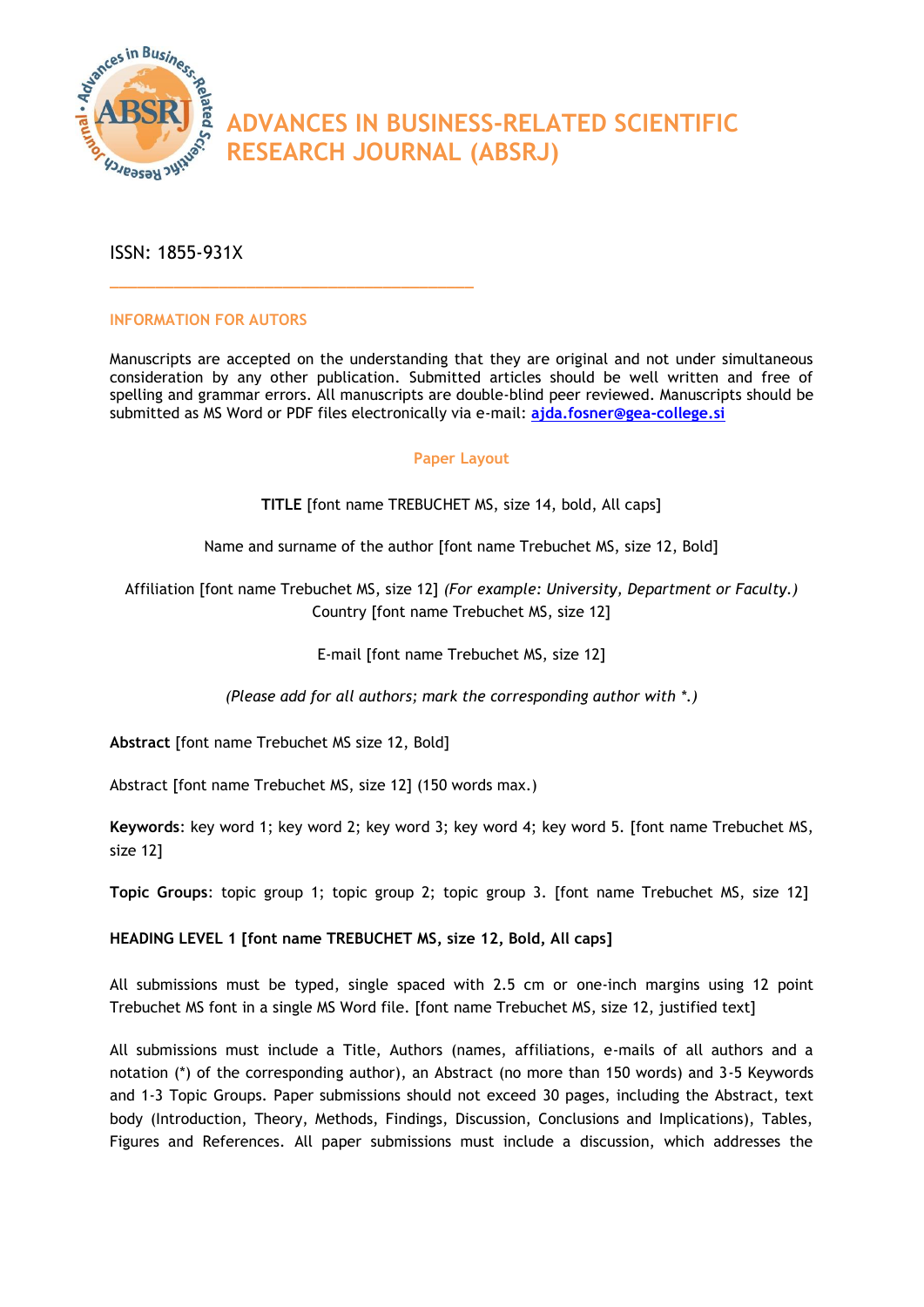contribution of the author's work to the advancement of business and business-related science and practice in the Conclusions and Implications section.

Please use last names of authors and the publication year in citations in the text (for three of more authors use et al.). Examples: Managerial issues (including HR issues) need to be considered in the firm growth (Antoncic et al., 2004; Hisrich et al., 2008). Antoncic and Hisrich (2001) examined the intrapreneurship construct and model in two countries.

## **Heading Level 2 [font name Trebuchet MS, size 12, Bold]** Three levels of headings maximum.

*Heading Level 3 [font name Trebuchet MS, size 12, Bold, Italics]* Three levels of headings maximum.

#### **HEADING LEVEL 1 [font name trebuchet ms, size 12, Bold, All caps]**

Tables and figures need to be included in the body of the paper. Please make references to all tables and figures. Example: This is shown in Table 1 (see also Figure 1).

**Table 1**: Title of the table [font name Trebuchet MS, size 12]

*(Please insert Table.)* Source: Give the source. [font name Trebuchet MS, size 10]

**Figure 1**: Title of the figure [font name Trebuchet MS, size 12]

*(Please insert Figure.)* Source: Give the source. [font name Trebuchet MS, size 10]

#### **REFERENCES [font name TREBUCHET MS, size 12, bold, All caps]**

Antoncic, B., Cardon, M. S., & Hisrich, R. D. (2004). Internationalizing corporate entrepreneurship: The impact on global HR management. In Katz, J. A., & Shepherd D. A. (Eds.),*Corporate Entrepreneurship*: *Advances in Entrepreneurship, Firm Emergence and Growth, Vol. 7.* Oxford, UK: Elsevier, JAI, 173-197.

Antoncic, B., & Hisrich, R. D. (2001). Intrapreneurship: Construct refinement and cross-cultural validation. *Journal of Business Venturing*, 16 (5), 495-527.

Hisrich, R. D., Peters, M. P., & Shepherd, D. A. (2008). *Entrepreneurship. 7th ed.* Boston, MA: McGraw-Hill.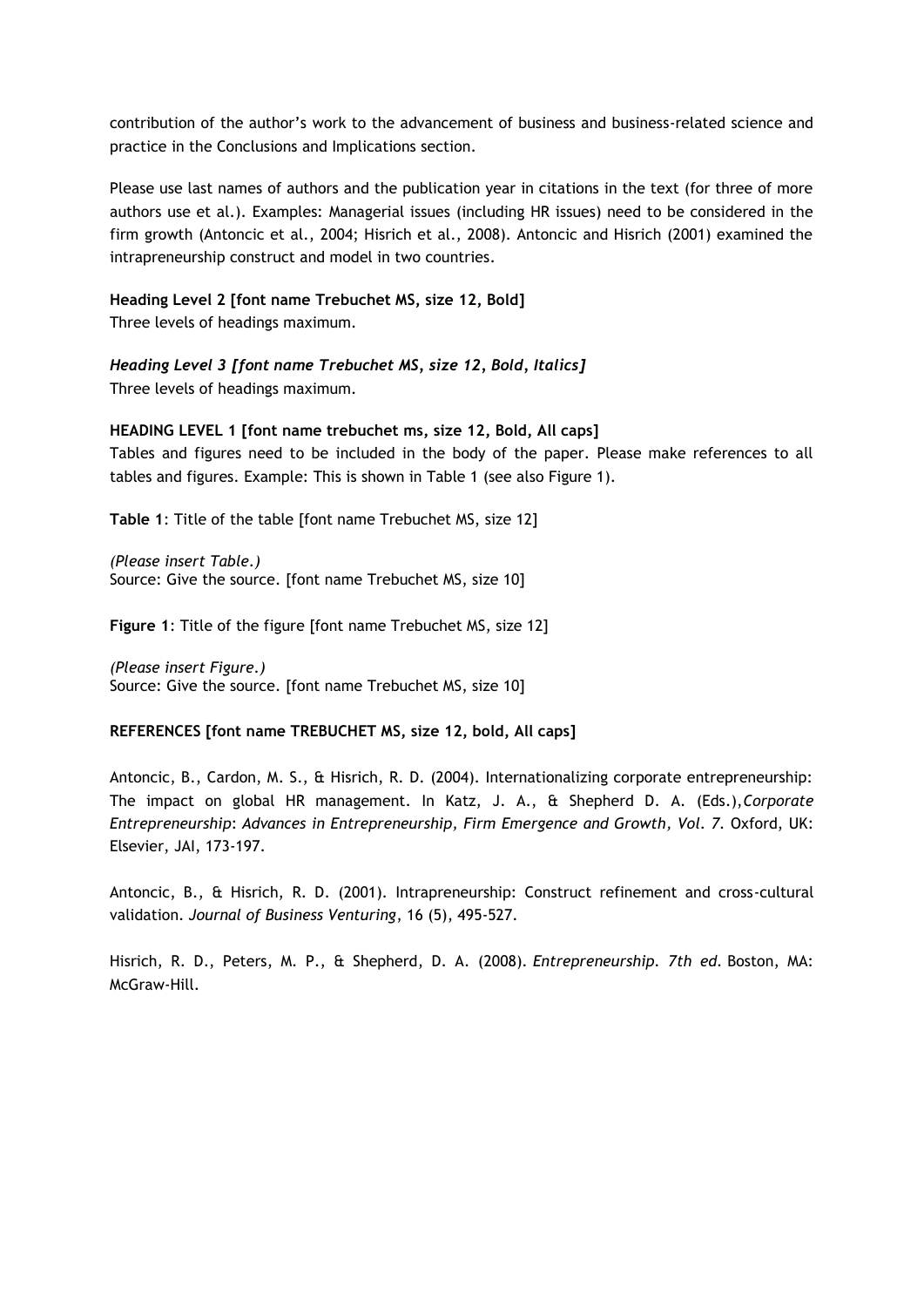#### **ARTICLE PROCESSING CHARGES**

**\_\_\_\_\_\_\_\_\_\_\_\_\_\_\_\_\_\_\_\_\_\_\_\_\_\_\_\_\_\_\_\_\_\_\_\_\_\_\_**

**\_\_\_\_\_\_\_\_\_\_\_\_\_\_\_\_\_\_\_\_\_\_\_\_\_\_\_\_\_\_\_\_\_\_\_\_\_\_\_\_**

Open access publishing provides immediate, worldwide, barrier-free access to the full-text of all published articles. Open access allows all interested readers to view, download, and print any article without a subscription, enabling far greater distribution of an author's work.

ABSRJ is an open access journal. Publishing an article in ABSRJ requires Article Processing Charges that will be billed to the submitting author following the acceptance of an article for publication. Apart from these Article Process Charges, there are no submission charges, page charges, or color charges. The fees to be paid following the acceptance of an article are indicated in the table below:

> REGULAR FEE FOR A MANUSCRIPT **500 EUR** REDUCED FEE FOR STUDENTS' MANUSCRIPT **450 EUR**

#### **ABSRJ PUBLICATION ETHICS AND PUBLICATION MALPRACTICE STATEMENT**

ABSRJ has the commitment to maintain the highest standards of publication ethics and to take all possible measures against any publication malpractices. Authors, who submit to the journal their works for publication as original articles: (1) declare that the submitted works represent contributions of their authors and that the submitted works have not been copied or plagiarized in whole or in part from other works; (2) acknowledge that they have disclosed all conflicts of interest with their work (any actual or potential conflicts of interest or partial benefits associated with the work).

The ABSRJ publication ethics and malpractice statement contains the following subjects:

**A.** Publication and authorship issues: (1) authors need to include a relevant and proper list of references and an appropriate notation, when they received financial support; (2) authors shall not use plagiarism or fraudulent data; (3) it is forbidden to publish same research in more than one journal.

**B.** Responsibilities of authors: (1) authors may be asked but are not obliged to participate in peer review processes; (2) all authors need to have significantly contributed to the published research; (3) all data in published research are real and authentic; (4) authors are obliged to provide disclaimers or corrections of mistakes.

**C.** Responsibilities in peer review processes: (1) reviewers should minimize subjectivity of their judgments; (2) reviewers should have no conflict of interest related to the authors, the research or the research funders; (3) reviewers should indicate relevant published work that has not been cited; (4) the treatment of reviewed articles should confidential.

**D.** Responsibilities of editors: (1) editors have complete responsibility and authority to reject or accept a research work; (2) editors should have no conflict of interest related to research works they reject or accept; (3) editors should accept a research work only when reasonably certain; (4)